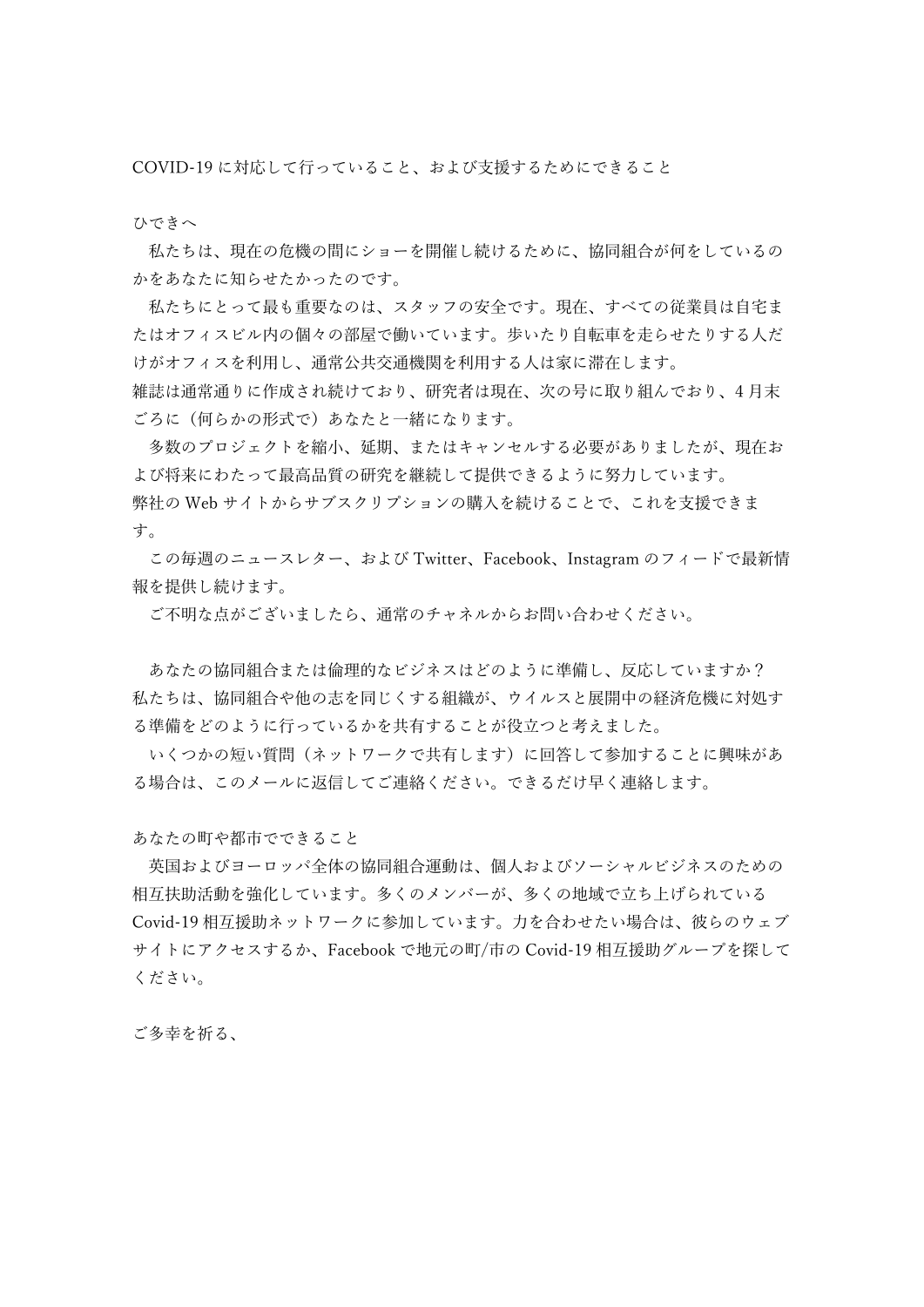2020/3/21 COVID-19 : Keeping on and looking after one another



## **What we're doing in response to COVID-19, and what you can do to help**

## Hi HIDEKI

We wanted to let you know what our co-operative is doing to keep the show on the road during the current crisis.

Most important to us is staff safety. All our worker members are now either working from home or in individual rooms within the office building. Only those who walk or cycle will be using the office, those who usually take public transport will be staying at home.

The magazine continues to be produced as usual, and researchers are currently working on the next issue, which will be with you (in some format) around the end of April.

We have inevitably had to scale back, postpone or cancel a number of projects, but we are working hard to ensure that we continue to provide you with the best-quality research, now and long into the future.

You can help us do this by continuing to purchase subscriptions via our website.

We'll continue to provide updates in this weekly newsletter, as well as on our **[Twitter](https://www.twitter.com/EC_Magazine), [Facebook](https://www.facebook.com/ethicalconsumermagazine/)** and **[Instagram](https://www.instagram.com/ethical_consumer_magazine/)** feeds.

If you have any questions please contact us via the usual channels.